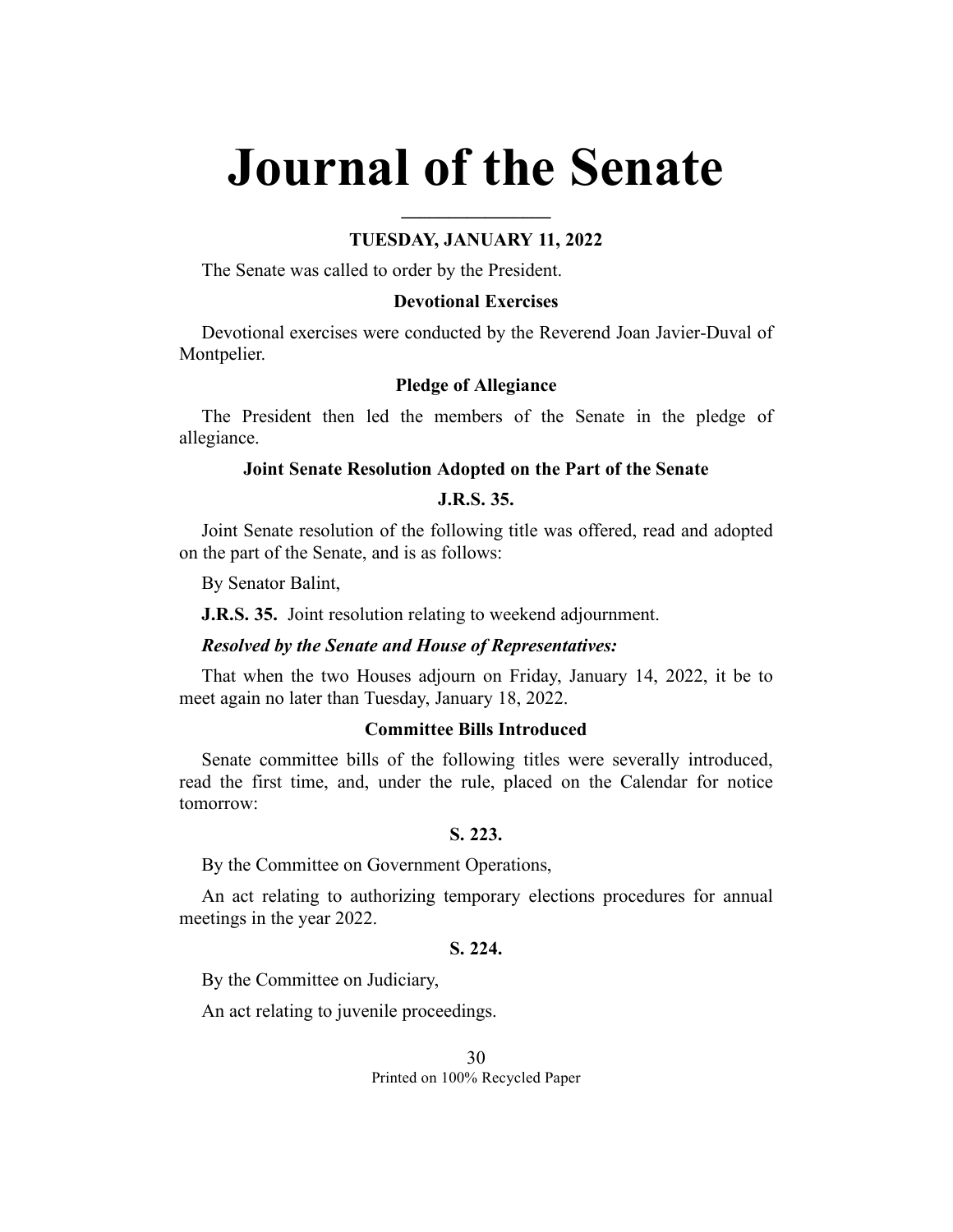#### **Bills Introduced**

Senate bills of the following titles were severally introduced, read the first time and referred:

## **S. 225.**

By Senators Ram Hinsdale, Hardy, Hooker, Perchlik and Pollina,

An act relating to the Vermont Climate Corps.

To the Committee on Natural Resources and Energy.

## **S. 226.**

By Senators Ram Hinsdale and Clarkson,

An act relating to expanding access to safe and affordable housing.

To the Committee on Economic Development, Housing and General Affairs.

#### **S. 227.**

By Senators Ram Hinsdale and McCormack,

An act relating to an income tax exemption for federal Civil Service Retirement System income.

To the Committee on Finance.

#### **S. 228.**

By Senators Ram Hinsdale, Hardy, McCormack and Perchlik,

An act relating to prohibiting no-knock warrants.

To the Committee on Judiciary.

#### **S. 229.**

By Senators Ram Hinsdale, Balint, Baruth, Hooker, McCormack, Pearson, Perchlik and Pollina,

An act relating to ranked-choice voting.

To the Committee on Government Operations.

#### **S. 230.**

By Senators McCormack and Perchlik,

An act relating to criminal threatening of election officials, public employees, and public servants.

To the Committee on Judiciary.